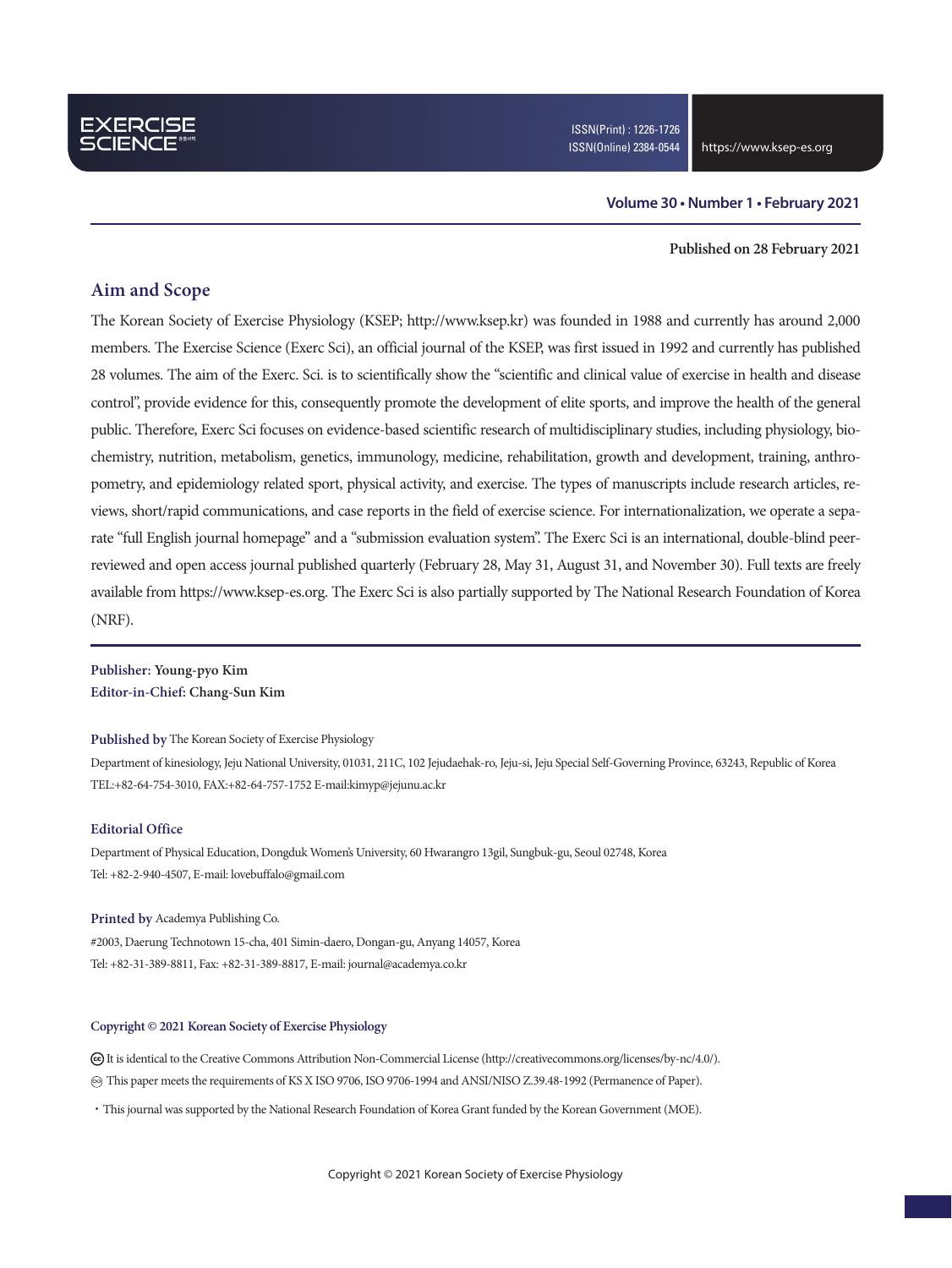

# **CONTENTS**

**Volume 30 Number 1 February, 2021**

### **Editorial**

 1 Exercise Science and COVID-19 Changsun Kim

### **Review Articles**

- 3 The Impacts of Exercise-Intervention on the Prevention and Treatment of Some Types of Cancer Han Kyo Seo
- 8 The Effects of Foot Reflexology on the Physical Symptoms of Cancer Patients Young-Ran Yeun, Yi-Sub Kwak, Hye-Young Kim

### **Original Articles**

- 16 Association of Estimated Cardiorespiratory Fitness with the Incidence of Cognitive Impairment in Middle-Aged and Older Adults: Based on 12 Years Follow-Up Data from the Korean Longitudinal Study of Aging Inhwan Lee, Munku Song, Hyunsik Kang
- 25 Reliability of Physical Fitness Assessment for Children Aged 4-6 Years Eun Sun Yoon, Hong Sun Song, Tea-Kyung Han, Hye Su Lee, Tea Wan Kim, Soo Hyun Park
- 34 The Effects of 8-week Acetic Acid Feeding on Endurance Performance and Fat Metabolism in Skeletal Muscle of Mice Dong-Won Lee, Sung-Hee Oh, Kyung-Oh Choi, Jeong-Sun Ju
- 43 Analysis of Ankle Laxity, Self-reported Function, and Perceived Instability in Chronic Ankle Instability, Coper, and Control Groups Hongsuk Lee, Hyunsoo Kim, Ty Hopkins, S. Jun Son
- 52 Effects of Exercise Interventions on Cognitive Adaptations for Older Adults with Mild Cognitive Impairment: A Systematic Review and Meta-Analysis Hong-Bum Eun, Seung-Soo Baek
- 61 Effect of 8 Weeks Un-tact Pilates Home Training on Body Composition, Abdominal Obesity, Pelvic Tilt and Strength, Back Pain in Overweight Women after Childbirth

Ah-Hyun Hyun, Joon-yong Cho

- 70 Effects of 5 Week Low-Intensity Blood Flow Restriction Resistance Exercise and Moderate-Intensity Resistance Exercise on Body Composition and Blood Lipids in Normal Weight Obese Women Namwook Kim, Dongmin Lee, Sewon Lee
- 80 Involvement of Resting Heart Rate Variability in Chronotropic Responses During Exercise Choun-sub Kim, Maeng-kyu Kim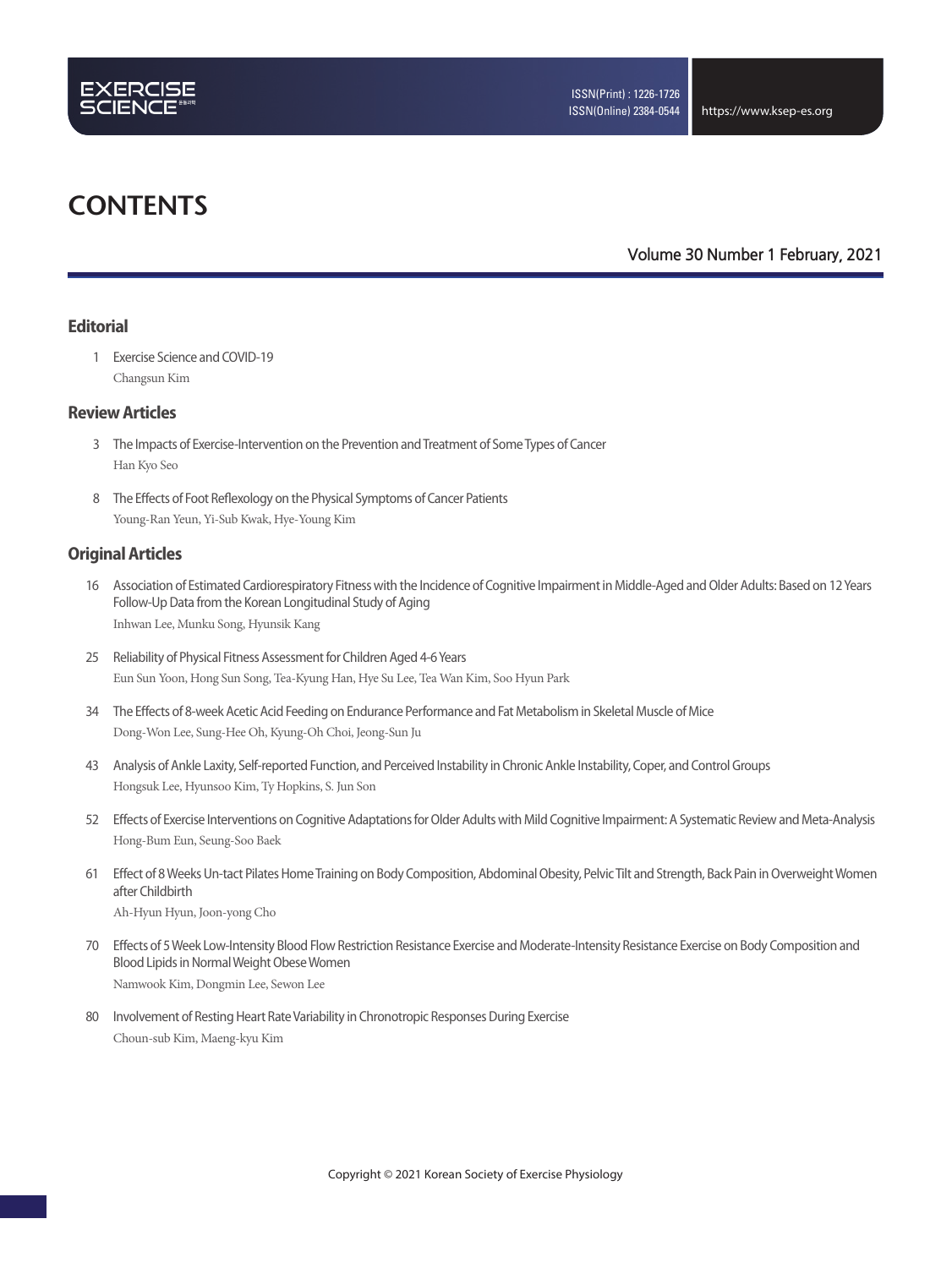

# **CONTENTS**

### **Volume 30 Number 1 February, 2021**

- 88 Effects of Regulatory Resistance Exercise on Brain Neuroplasticity Factors in Prediabetic Elderly Dong-Min Kim, Sunghwun Kang
- 96 Effects of Muscle Activation according to Grip Thickness in Pull-up Sang-Won Seo, Sung-Sik Ko, Keun-Ok An
- 102 Relationship Between *METTL21C* Gene Expression and Exercise in Human Skeletal Muscle: A Meta-Analysis Kyung-Wan Baek, Ji-Seok Kim, Jun-Il Yoo
- 110 Relationship Between Handgrip Strength and the Prevalence of Diabetes Mellitus Among Korean Adults: Korean National Health and Nutrition Examination Survey, 2014-2018

Sung-hyun Hong, Ji-yong Byeon, Ji-hee Min, Dong-hyuk Park, Won-hee Cho, Justin Y. Jeon

122 Effect of Cold Water Intake During Exercise in Heat on Cognitive Function Yunbin Lee, Somi Yun, Jaegu Hwang, Heejin Lee, Ah Reum Jung, Dae Taek Lee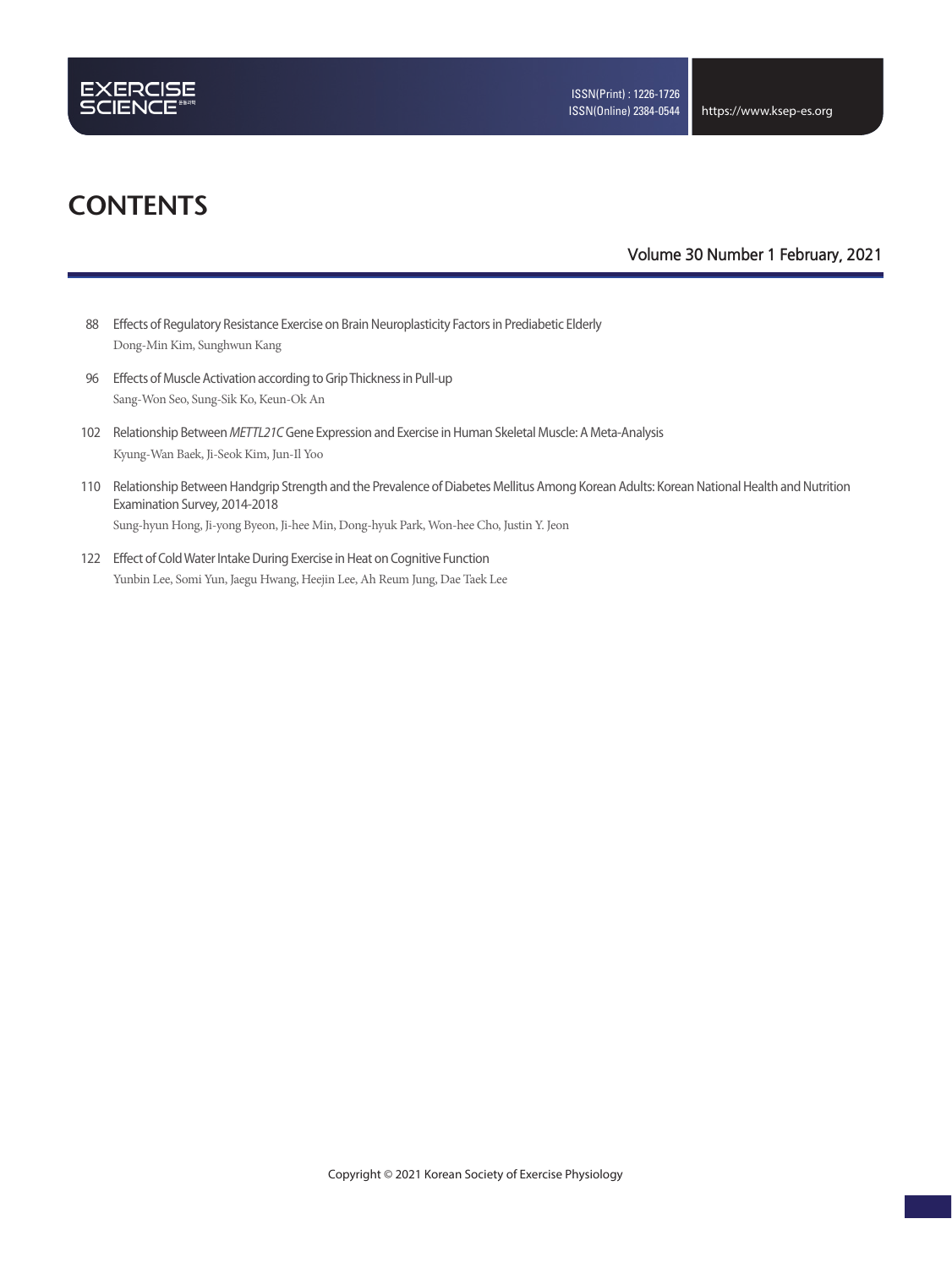# 목 차

### **제30권 1호 2021년 2월**

# **편집인의 글**

**1** 운동과학(Exerc Sci)과 코로나바이러스감염증-19 김창선

## **종 설**

- **3** The Impacts of Exercise-Intervention on the Prevention and Treatment of Some Types of Cancer Han Kyo Seo
- **8** The Effects of Foot Reflexology on the Physical Symptoms of Cancer Patients Young-Ran Yeun, Yi-Sub Kwak, Hye-Young Kim

### **원 저**

- **16** 중·고령자의 추정 심폐체력과 인지기능 저하 발생과의 연관성: 고령화연구패널조사의 12년간 추적조사를 바탕으로 이인환, 송문구, 강현식
- **25** 국민체력100 유아기 체력측정도구의 측정-재측정 신뢰도 연구 윤은선, 송홍선, 한태경, 이혜수, 김태완, 박수현
- **34** 8주 아세트산 투여가 마우스 지구력과 골격근의 지방대사에 미치는 영향 이동원, 오성희, 최경오, 주정선
- **43** 만성 발목 불안정성, 코퍼, 건강 대조군의 발목 느슨함, 자가 발목 기능, 인지적 불안정성 분석 이홍석, 김현수, 타이 홉킨스, 손성준
- **52** 경도인지장애 노인의 인지능력 개선을 위한 운동중재효과: 메타분석적 접근 은홍범, 백성수
- **61** 포스트 코로나 시대 8주간의 비대면 홈 필라테스 운동이 출산 후 여성의 신체조성, 복부비만, 골반 기울기 및 근력, 요통에 미치는 영향 현아현, 조준용
- **70** 5주간의 저강도 혈류제한 저항성운동과 중강도 저항성운동이 마른 비만 여성의 신체조성 및 혈중지질에 미치는 영향 김남욱, 이동민, 이세원
- **80** 운동 중 심박변동성 반응에 대한 안정 시 심박변이도의 관여 김춘섭, 김맹규